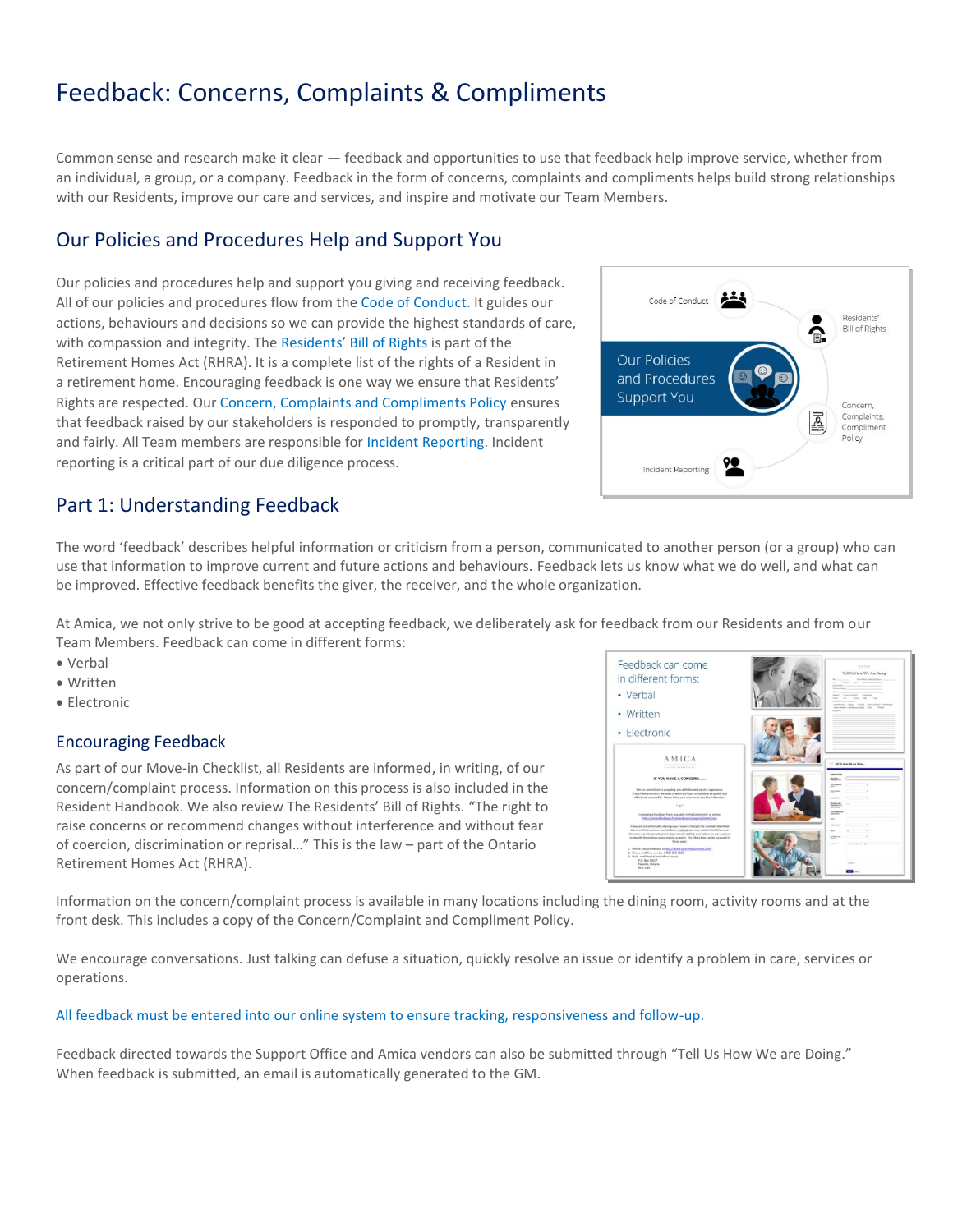## Part 2: Feedback and Continuous Improvement

'Continuous improvement' is not just a trendy saying. Ultimately it is about, "What did we learn?" Here are the key steps in the feedback workflow.

- 1. We document we enter all concerns, complaints and compliments into the online tracking system for tracking and transparency.
- 2. We acknowledge acknowledge receipt, next steps and resolution (if applicable).
- 3. We investigate for concerns and complaints, try to understand, what happened, why, and the impact.
- 4. We make a finding what happened, was there a resolution, and why.
- 5. We analyze and learn statistics, trends, best practices, provide new opportunities for improvement.

Here's the complete workflow including steps, communication and timelines.



.<br>with the Resident when they can reasonably expect a determination.

In terms of timing, the standard for closing any complaint is within 10 business days. This does not mean if someone has an issue with parking that we build new parking in 10 business days – it just means that we have communicated our plan to address the complaint within 10 business days. If that means trying to free up parking on specific days or communicating a plan to create more permanent parking, that works.

If the Resident is unsatisfied with resolution, they can escalate to the Director of Policy, Compliance and QA. If they remain unsatisfied, they can escalate to the executive team or the RHRA.

#### *Note – where there is an allegation of harm, or risk of harm to a Resident, the investigation and online Incident Reporting Form are completed immediately.*

The data we collect from documenting and reporting enables us to identify best practices, problems and opportunities for improvements. The General Manager is notified when a feedback ticket is created and reviews what is happening daily. Each month, the GM analyzes and reports to senior management on feedback: celebrating compliments and accomplishments, and identifying problems, trends and opportunities.

Remember, through the CONNECT dashboard *all* Team Members can access Incident Analysis tools including Concerns, Complaints and Compliments.